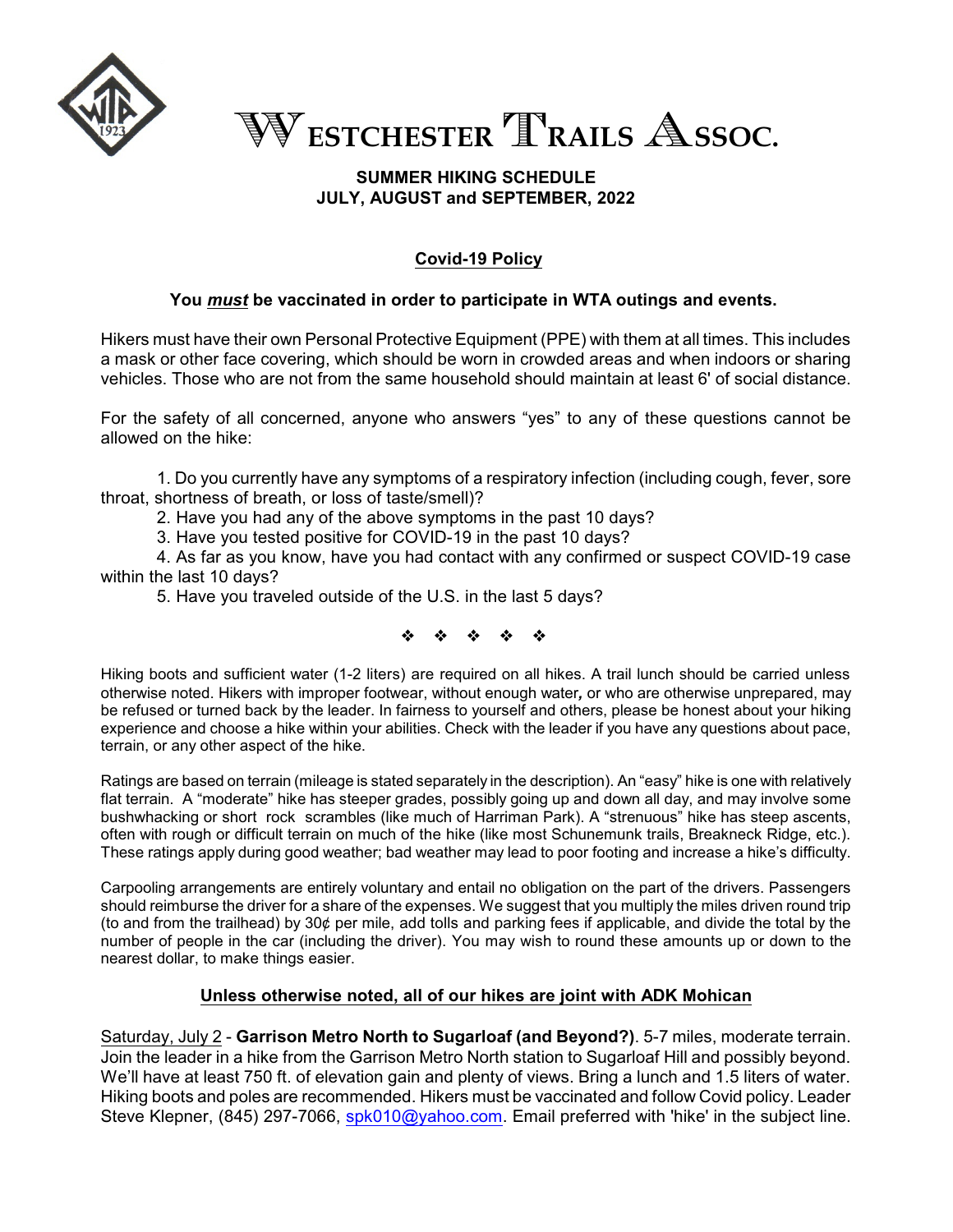Saturday, July 2 - **Twin Lakes/Nature Study Woods (Eastchester to New Rochelle loop)**. 4.6 miles, easy terrain. Enjoy shady woodlands, waterfalls and a walk around Twin Lakes. This is a circular hike with gentle ups and downs. While it is a mostly smooth hike, stretches on the Nature Study path can be rocky. The entrance to the parking area is at 960 California Road, at the Twin Lakes Farm Stable northern entrance. Park in the lot to the left, available to hikers. There is also street parking off California Road. Hikers must be vaccinated and follow Covid policy. Rain cancels. Leader: Lynn McBride, [almcb@aol.com](mailto:almcb@aol.com) or (914)439-0879. *Qualifies for the Westchester 100 (No. 43).*

### Sunday, July 3 - **TWO HIKES TODAY:**

Sunday, July 3 - **Within the County Grand Finale, Part 1: Lasdon and Muscoot Parks**. 7-8 miles, easy to moderate terrain. Today's hike, which is the first in our final "Within the County" series, is in two preserves within the Town of Somers. We'll start at Lasdon Park and explore trails through woodlands and gardens, along a path honoring veterans of past wars, and near a lake and the Chinese Friendship Pavillion. Then we'll walk down a local road to Muscoot Farm, stopping along the way to view a small spillway on the Muscoot River. While at the Farm we'll hike along many of its trails through forest and field, and at the conclusion of the hike we'll take a quick drive to King Kone for some well-earned treats. This hike involves a short shuttle; participants must be vaccinated and follow Covid policy. Leader: Eileen West, [eileenw1000@gmail.com](mailto:eileenw1000@gmail.com). Rain cancels. *Qualifies for the Westchester 100 (Nos. 34 and 58).*

Sunday, July 3 - **North Fahnestock Park**. 5.3 miles, easy to moderate terrain. Appropriate for the summer, this is a fairly easy hike with some rolling hills. We will leave from the Round Hill/Perkins Access trailhead on Route 301, proceed north to the Fahnestock Trail, take the Cabot trail to Jordan Pond, and end at the Big Woods trailhead. From there we can drive over to the Homestyle Creamery in Nelsonville. This hike involves a short car shuttle. Hikers must be vaccinated and follow Covid policy; . Register with leader Jane Restani by 5 PM on the Friday before the hike at [irabjanea@aol.com](mailto:irabjanea@aol.com)..

Monday, July 4 - **Manitou Point Preserve**. 4 miles, easy to moderate terrain. Even though this is only a 3 hour hike or less, it is one of the best. They have done a great deal of work in this preserve off Route 9D in Garrison - redesigning and blazing trails, addition of a stone stream crossing, and construction of a riverfront cantilevered bridge on the river trail. 40% of the route is right along the Hudson River. It is considered a relatively easy hike but the trails are "rugged" meaning that they are narrow and rocky, but we will take our time. Good hiking boots and hiking poles are suggested. Bring sufficient water and a snack. The parking lot can be easily passed as the sign is not that great. The actual address is 411 Route 9D, Garrison, NY. There is a small wooden sign which has numbers "411" at the parking lot and a small white sign which says Manitou Point Preserve. It is 1.7 miles as you get on 9D from the bridge. Hikers must be vaccinated and follow Covid policy. Contact Carol Harting at [c.harting@verizon.net](mailto:c.harting@verizon.net) to register.

#### Saturday, July 9 - **TWO HIKES AND A CANOE/KAYAK TODAY:**

Saturday, July 9 - **Black Rock Forest Loop**. 9-10 miles, moderate to strenuous terrain. Starting from the parking area on Reservoir Road, we'll take the Stillman Trail up White Mountain to viewpoints at Mount Misery, the Hill of Pines, and Rattlesnake Hill. Continuing on the white trail, we will head over to Eagle Cliff for another viewpoint and back to Continental Road where we'll connect to the yellow trail to yet another viewpoint at Black Rock. Heading down from Black Rock, we then connect with the Black Rock Hollow trail to the water filtration station and head back to the parking area on the blue and red trails. Hikers must be vaccinated and follow Covid policy. Leader: Alice Benash, [ajrb3@verizon.net](mailto:ajrb3@verizon.net).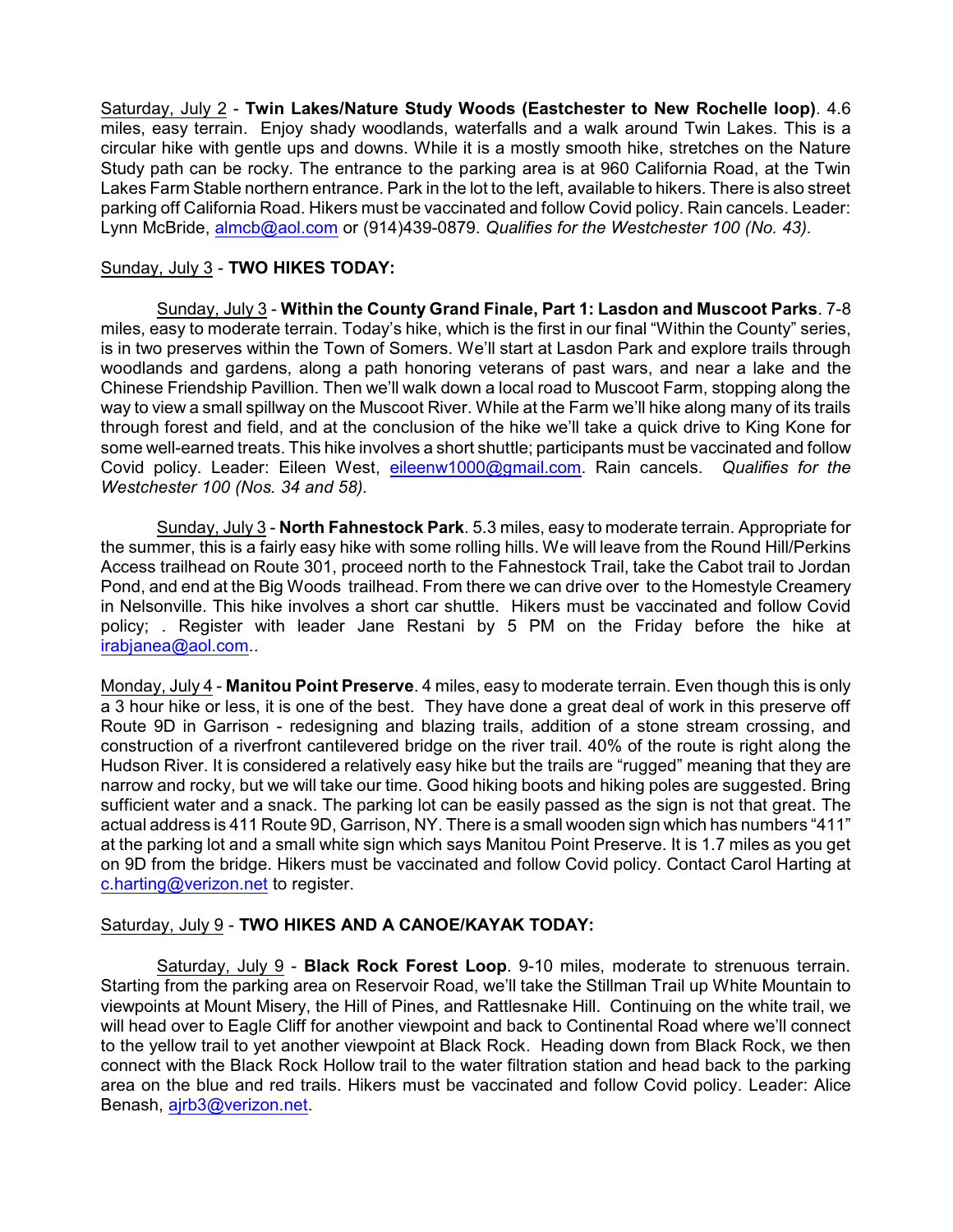Saturday, July 9 - **Piermont Exploratory**. 6-7 miles , easy to moderate terrain. Rails to Trails with great views of the Mario Cuomo Bridge, then walk to Sparkill with its war memorials and interesting town. Return to Piermont to explore the pier and hopefully visit the fabulous farmers market. Moderate pace, photos encouraged. We will meet in Parking Lot D in Piermont. Hikers must be vaccinated and follow Covid policy. Leader: Margo Moss (201) 568-5325 landline, or [acephoto@verizon.net](mailto:acephoto@verizon.net). Please register by 4 PM on Friday, July 8.

Saturday July 9 - **Canoe / Kayak, Bantam River, Litchfield, CT**. This is a favorite. The Bantam River in Connecticut enters and exits the lake at the north end providing superb quiet water paddling through an extensive and protective tract of land. We will put in on the inlet paddling downstream reaching the lake, explore along the shoreline and then look for the outlet paddling upstream a short distance. Our lunch stop will be at a beach with a swim. Meet at 10:00 at the Bantam Market on the right near the junction of Rt. 202 and Rt. 209. Participants must be vaccinated and follow Covid policy. Bring boat, paddle, lifejacket, and lunch. Call leader to register Jane Smalley (914) 276-0413 or e-mail [jsmallpt@aol.com](mailto:jsmallpt@aol.com).

### Sunday, July 10 - **TWO HIKES TODAY:**

Sunday, July 10 - **Shady Side of the Hook**. 6 miles, moderate terrain. We will climb north on the Long Path, which offers Hudson River views filtered by foliage and ample shade. The ridge provides many ups and downs, and then a steep, rocky descent to walk south for an easy return on the lower path, which is shared with bicycles. We will get an early start to do most of our climbing before the heat of the day, but we will climb back at the end to return to our cars. Hikers must be vaccinated and follow Covid policy. Leader: Catharine Raffaele, Raffaele.Catharine@yahoo.com.

Sunday, July 10 - **Muscoot Farm**. 3-4 miles, easy terrain. This hike, on the yellow trail, will take us past fields and through the woods along the perimeter of this County owned preserve in Somers. Participation is limited to 12 people, including the leaders. Hikers must be vaccinated and follow Covid policy. Leaders: Vipin and Usha Shukla, [shukla\\_vipin@hotmail.com](mailto:shukla_vipin@hotmail.com). Rain or bad weather cancels. *Qualifies for the Westchester 100 (No. 58).*

Saturday, July 16 - **Castle Rock**. 5 miles, easy to moderate terrain. This is an interesting variant of a hike from Route 403 south of Garrison up to a junction where we hike on a woods road over to Lake Lucretia. Then back down and up where we'll hike to an overlook on the relatively new Green Trail. Down again onto the AT and back to the cars. Trail conditions may modify the hike, and mileage and time will vary. Relaxed pace. Hikers must be vaccinated and follow Covid policy. To register, contact leader Art Almeida at (914) 319-4701 or [arta@croton10520.com](mailto:arta@croton10520.com).

# Sunday, July 17 - **TWO HIKES TODAY:**

Sunday, July 17 - **Mines and Candlewood Hill Loop**. 8 miles, moderate terrain. This hike will begin at the new AT lot near Canopus Lake, go out to the summit of Candlewood Hill with some nice ponds along the way, and return via old mining roads and the AT. Extreme heat or heavy rain may cancel or change the route. The leader will be taking a short detour on her way home at Scoops N More in Carmel; all are welcome to join her. Contact Lauren Linkowski at [llinkowski@gmail.com](mailto:llinkowski@gmail.com) or text (914) 907-6764.

Sunday, July 17 - **Cranberry Lake Preserve**. 4-5 miles, easy to moderate terrain. Hike on various trails around the lake, a marsh, an old quarry and woods. One short, steep climb to the quarry top offers splendid views of the surrounding trees. Bring lunch and water, and meet the leader at the Nature Center at 10 a.m. The Preserve's address is 1609 Old Orchard Street in North White Plains;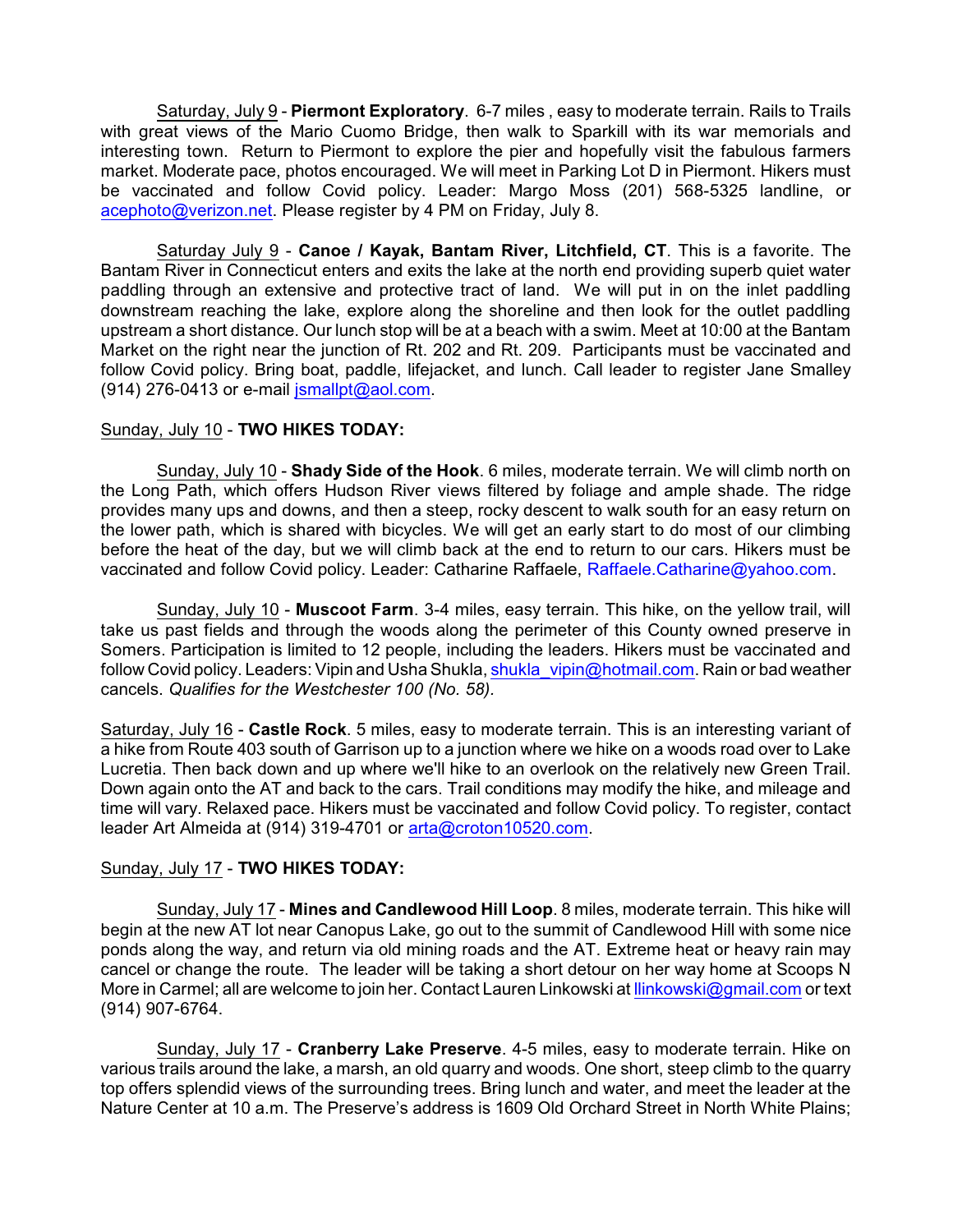their phone number is (914) 428-1005. Hikers must be vaccinated and follow Covid policy. Leader: Sue Soni, [surekhasoni1968@gmail.com](mailto:surekhasoni1968@gmail.com). *Qualifies for the Westchester 100 (No. 51).*

#### Saturday, July 23 - **TWO HIKES TODAY:**

Saturday, July 23 - **Seven Hills Circular**. 9-10 miles, moderate to strenuous terrain. We will do a circular using the Seven Hills, Hillburn-Torne-Sebago (HTS) and Tuxedo-Mt. Ivy (TMI) trails. Lots of ups and downs and plenty of views on this hike. For more info or to register, contact Bob Fiscina at [fis6973@tutamail.com](mailto:fis6973@tutamail.com). Rain cancels. Hikers must be vaccinated and follow Covid policy. No beginners please.

Saturday, July 23 - **Westmoreland Sanctuary**. 4-5 miles, easy to moderate terrain. This is an old favorite with lots of wonderful stone walls and sweeping topography. There are a fair amount of ups and downs, and some of those are long, but nothing we can't handle. Relaxed pace. Hikers must be vaccinated and follow Covid policy. To register, contact leader Art Almeida, (914) 319-4701 or [arta@croton10520.com](mailto:arta@croton10520.com). *Qualifies for the Westchester 100 (No. 65).*

### Sunday, July 24 - **TWO HIKES TODAY:**

Sunday, July 24- **Within the County Grand Finale, Part 2: Mt. Kisco Trails**. 7-8 miles, easy to moderate terrain. The Village of Mt. Kisco has several well known parks and preserves, and lesser known paths with historical significance, and this hike will visit many of them. Closer to easy than moderate, we'll be doing a few out-and-back walks and some loop trails with connections via local streets. Our Mt. Kisco tour will begin, of course, with an exploration of Kisco Mountain. From there we'll drive to the Peninsula Wetlands Trail where our linear hike begins. We'll check out this peaceful trail along the Kisco River, then head over to the Early Settlements Trail (also along the river), continue through tiny Kirbyville Park into Leonard Park, and then on to the Marsh Memorial Sanctuary. After hiking on most of the Sanctuary's trails we'll return to Leonard Park with a diversion to do a loop on the Woodlands Wetland Trail (an oasis in the middle of a condominium development). Finally, we'll take a different route back to Kirbyville Park, and walk a tenth of a mile to...Ben & Jerry's Ice Cream, where our hike will end. This hike involves a short shuttle; participants must be vaccinated and follow Covid policy. Leader: Eileen West, [eileenw1000@gmail.com](mailto:eileenw1000@gmail.com). Rain cancels. *Qualifies for the Westchester 100 (No. 36).*

Sunday, July 24 - **A Most Unusual Lollipop**. 4-5 miles, easy to moderate terrain. Staying aware of the temperature and humidity, this "mostly" flat hike meanders along shaded trails that border Stillwater Lake in Fahnestock State Park - with one exception. We'll meet at the Pelton Pond parking lot (east end) and follow the yellow to blue to white trails. After 1.5 miles (here's the exception) we'll do a moderately steep 200' bushwhack to the Bushy Ridge trail for a cooling breeze and scenic views. From there we loop back to the southern end of the white trail and return. The pace will be civilized and weather dependent. Hikers must be vaccinated and follow Covid policy. Leader: Howard Millman, [isayso@runbox.com](mailto:isayso@runbox.com). Cell on the day of the hike only: (914) 439-8031.

#### Saturday, July 30 - **TWO HIKES TODAY:**

Saturday, July 30 - **Route 106 Circular**. 6-8 miles, moderate terrain. Using the SBM, Long Path and other trails, we will hike past the ORAK ruins and up to the fire tower, then head over to the second and third reservoirs and other scenic spots. Hikers must be vaccinated and follow Covid policy. Email the leader for start time and other information: Mike Kaplan, [kaplanm2001@yahoo.com](mailto:kaplanm2001@yahoo.com). No first time hikers, please. Rain cancels.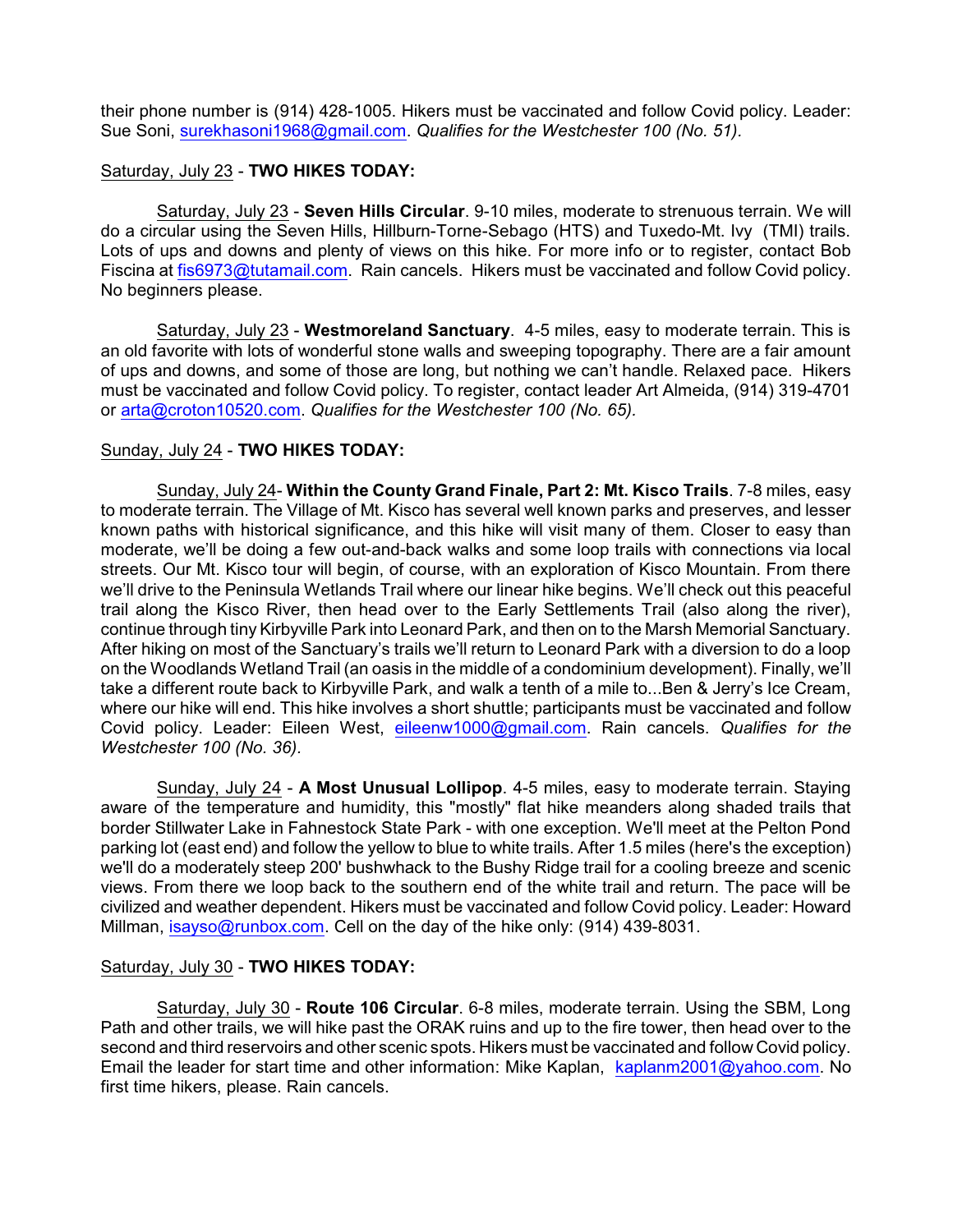Saturday, July 30 - **Oscawana Island Park and Graff Sanctuary**. 4-5 miles, easy to moderate terrain. We'll start on a trail alongside Furnace Brook, cross over Furnace Dock Rd. to Graff Sanctuary and do a loop there, then cross back and explore the ruins of the McAndrews estate and racecourse. We'll then continue to Oscawana Island and have lunch by the Hudson River. Hikers must be vaccinated and follow Covid policy. To register contact Sheila Sarkar, [shechris6@gmail.com](mailto:shechris6@gmail.com) or (914) 498 2464. *Qualifies for the Westchester 100 (No. 13).*

# Sunday, July 31 - **TWO HIKES TODAY:**

Sunday, July 31 - **Storm King and Pitching Point**. 8 miles, strenuous terrain. The route of this hike is an elongated figure 8 with two clockwise circulars that incorporate the scramble up Butter Hill, views from Storm King Mountain, views from Pitching Point, and views in between. It's a difficult hike but well worth the effort, and can be shortened in the event of extreme heat or other adverse weather conditions. Hikers must be vaccinated and follow Covid policy. Leader: Kevin McGahren, [kmcgc@optonline.net](mailto:kmcgc@optonline.net) or (914) 772-0600.

Sunday, July 31 - **Cliffdale -Teatown Trail and Teatown Lake**. 4 miles, easy to moderate terrain. Bring plenty of water and enjoy a hike from the Visitor's Center to the Cliffdale Education Center, using part of the Teatown Lake and other trails. We'll have a snack on the benches at Cliffdale, and then return to the Visitor's Center on the other side of the lake. Hikers must be vaccinated and follow Covid policy. Contact the leader for meeting time or information. Leader: Elspeth Kramer, [elspethjkramer@gmail.com](mailto:elspethjkramer@gmail.com) or (347) 262-4802. *Qualifies for the Westchester 100 (No. 62).*

### Saturday, August 6 - **TWO HIKES AND A CANOE/KAYAK TODAY:**

Saturday, August 6 - **Popolopen Gorge and Torne**. 6 miles, moderately strenuous terrain. We will hike along the gorge and do the scramble up Popolopen Torne for sweeping views from the summit. Hikers must be vaccinated and follow Covid policy. Rain cancels; contact leader for meeting time and other information. Leader: Mike Jablonski, [mjab5749@gmail.com](mailto:mjab5749@gmail.com).

Saturday, August 6 - **Montrose State Forest, Seward Estate and Georges Island**. 5 miles, easy to moderate terrain. Ample woods and water; the home site of Frederick Seward, who saved his father Treasury Secretary William H. Seward's life amid the Lincoln Assassination conspiracy; NYS's second largest shell midden, and much more. Hikers must be vaccinated and follow Covid policy. Leader: Debbie Farrell, [debarpr@gmail.com](mailto:debarpr@gmail.com) or(914) 282-9942. *Qualifies fortheWestchester 100 (No. 26 and 80).*

Saturday August 6 - **Canoe / Kayak Chodikee Lake, Highland, NY**. About 5 or 6 miles of lake and stream paddling. We will explore the meandering streams at both ends of the lake. They provide wildlife habitat with extensive wooded swamps plus stands of cattails and other marsh vegetation. Directions: New York State Thruway to Exit 18, New Paltz. We'll meet at 10:00 at the Mall. Turn left onto 299 and then a right into the mall. Participants must be vaccinated and follow Covid policy. Call or email leader to register. Jane Smalley (914) 276-0413 or [jsmallpt@aol.com](mailto:jsmallpt@aol.com).

Sunday, August 7 - **Garrison/Arden Point Circular**. 4-5 miles, easy-to-moderate terrain. Starting from the Garrison train station, we'll walk around woods roads and trails with great views of the Hudson. Interesting structures--some abandoned-bamboo groves. Nice way to spend an enjoyable day at a relaxed pace. Maybe a bushwack - short but could be challenging. Lunch across 9D and up to the Gazebo. Hikers must be vaccinated and follow Covid policy. To register, contact leader Art Almeida, (914) 319-4701 or [arta@croton10520.com](mailto:arta@croton10520.com).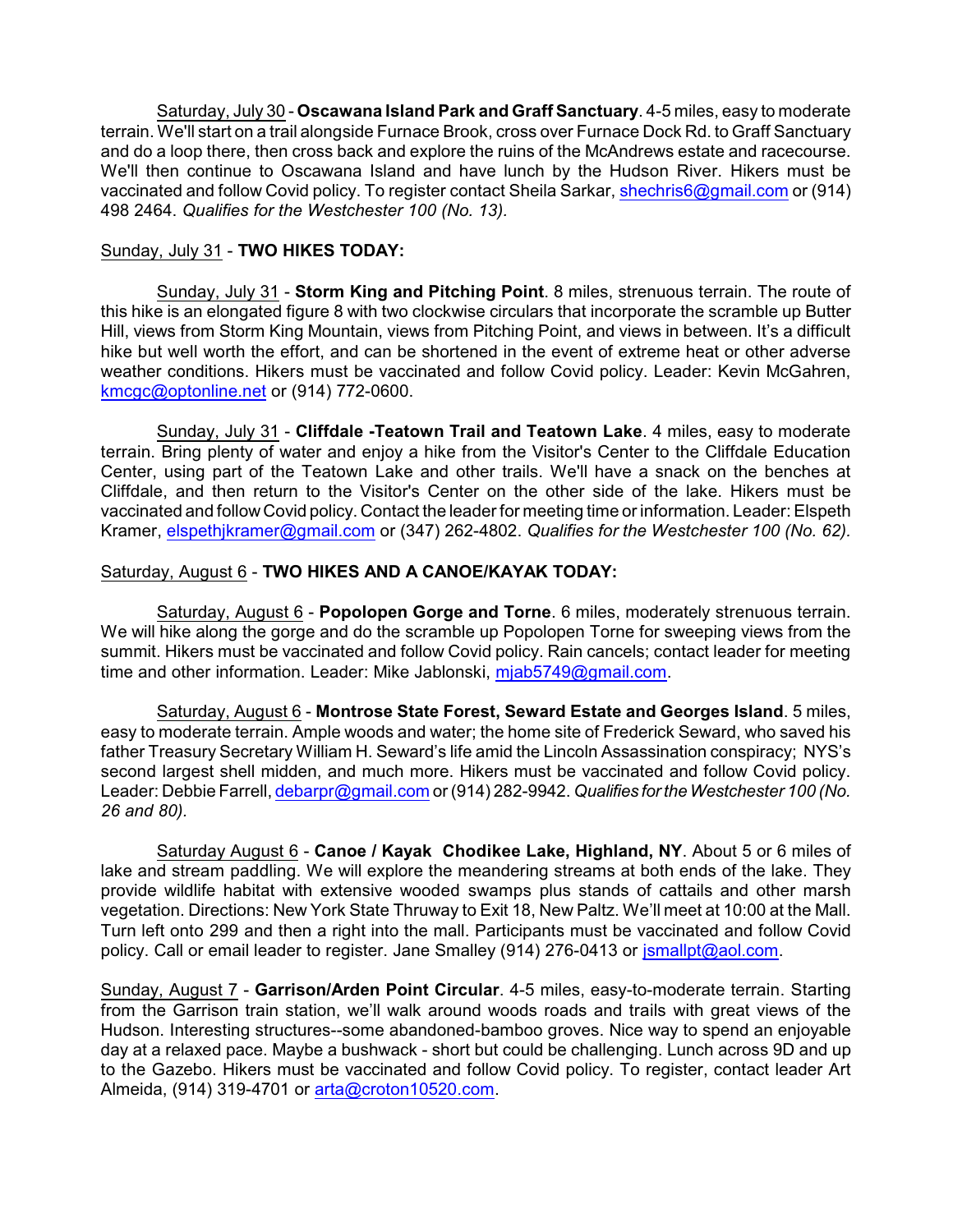### Saturday, August 13 - **TWO HIKES TODAY:**

Saturday, August 13 - **Black Rock Forest Hike and Swim**. 5-7 miles, moderate terrain. Great views, "Jupiter's boulder," (hopefully) a waterfall, a swim at Sutherland Pond, and possibly wild blueberries. Hikers must be vaccinated and follow Covid policy. Contact leader for time and place. Leader: Carolyn Hoffman, [carohof2@gmail.com](mailto:carohof2@gmail.com), cell (914) 420-5778.

Saturday, August 13 - **Tarrywile Park, Danbury, CT**. 4 miles, easy to moderate terrain. Once an active dairy farm and fruit orchard, the park encompasses more than 720 acres of woodlands, fields, ponds and 21 miles of hiking trails. The Tarrywile mansion is listed on the National Register of Historic Places as a prime example of New England shingle-style architecture. Our hike includes one long, moderately steep ascent. Hikers must be vaccinated and follow Covid policy. To register, email the leader, Brent Laymon, at [belaymon@gmail.com](mailto:belaymon@gmail.com) or call (475) 206-7599.

Sunday, August 14 - **Three Lakes/AT Loop**. 6.5 miles, moderate terrain. Enjoy a circular hike through the woods of Fahenstock State Park with some ups and downs on the Appalachian and Three Lakes Trails. Afterwards, we can take a short drive over to Nelsonville and visit its popular roadside ice cream stand. Hikers must be vaccinated and follow Covid policy. Leader Minu Chaudhuri, (914) 391-5918 or [minuch50@gmail.com](mailto:minuch50@gmail.com).

Saturday, August 20 - **Tallman Mountain, Piermont Pier, and Ice Cream**. 6-7 miles, easy to moderate terrain. On this circular hike we'll explore some of the trails within Tallman Mountain State Park in the morning, have lunch at the summit of the mountain with sweeping views of the Hudson, and then descend into the village of Piermont. We'll take a detour to the Piermont Creamery for some homemade treats, and then continue on the Pier walkway out to an observation platform almost in the midpoint of the River before retracing our steps to the cars. Hikers must be vaccinated and follow Covid policy. Rain cancels. Leader: Eileen West, [eileenw1000@gmail.com](mailto:eileenw1000@gmail.com).

#### Sunday, August 21 - **TWO HIKES TODAY:**

Sunday, August 21 - **NYC Walk**. 9 miles, easy terrain. We will begin our walk at Grand Central Station and amble south along the west side of Manhattan. We will stop at a new Hudson River Park and more (to be decided). Never know what you will see because the city always has surprises. Options to shorten the walk are available. Participation is limited to 12 people. Hikers must be vaccinated and follow Covid policy. For questions and to register, contact the leader, Linda Wildman, at [lindawildman88@gmail.com](mailto:lindawildman88@gmail.com) or text/call (914) 316-5674.

Sunday, August 21 - **Dog Days of Summer at Baxter Preserve**. 3 miles, easy terrain. During one of the hottest months of the year, come join us for a short easy hike in North Salem over pastures and gentle rolling hills. Call leader, Barry Leibowitz at (914)774-5321 to register up until 6 PM the evening before the hike. Rain cancels. *Qualifies for the Westchester 100 (No. 46).*

#### Saturday, August 27 - **TWO HIKES TODAY:**

Saturday, August 27 - **AT to Fitzgerald Falls and Back**. 8 miles, moderate to strenuous terrain. This hike will begin at the Mt. Peter parking area and go north on the AT to take in Cat Rocks and the Eastern Pinnacles; the turnaround point is Fitzgerald Falls. The parking area is next to the fabulous Bellvale Creamery, for ice cream after the hike. Extreme heat or heavy rain may cancel or change the route. Contact Lauren Linkowski at **Ilinkowski@gmail.com** or text (914) 907-6764.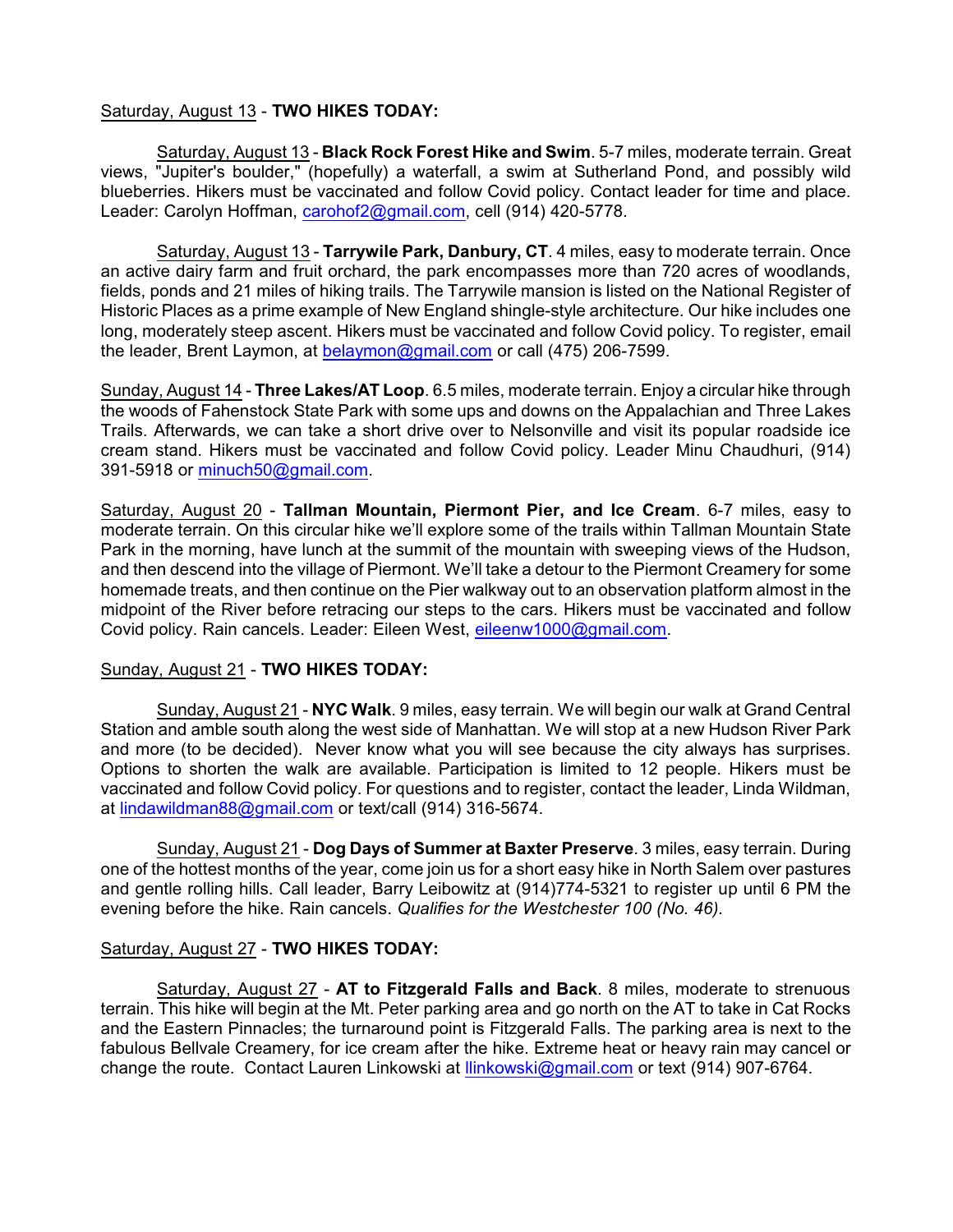Saturday, August 27 - **Muscoot Farm**. 4-5 miles, easy to moderate terrain. The leader tried this twice before - snowed out and rained out. Third time is a charm! This is a nice hike in the summer lineup. A little steep at the beginning and easy-to-moderate (mostly farmland) for the rest of the way. Stone walls abound (there's a stone wall song we can sing along the way…short and sweet). Relaxed pace. Hikers must be vaccinated and follow Covid policy. To register, contact leader Art Almeida, (914) 319-4701 or [arta@croton10520.com](mailto:arta@croton10520.com). *Qualifies for the Westchester 100 (No. 58).*

# Sunday, August 28 - **TWO HIKES TODAY:**

Sunday, August 28 - **SBM North to the TMI**. 9 miles, moderate to strenuous terrain. From the start of the SBM on Route 59, we will do a linear hike on this long-distance Harriman trail to the TMI at Diltz Road, passing views and several landmarks along the way. For more information or to register, contact Bob Fiscina at [fis6973@tutamail.com](mailto:fis6973@tutamail.com). Rain cancels. Hikers must be vaccinated and follow Covid policy. No beginners please. A shuttle is required.

Sunday, August 28 - **Mountain Lakes Park**. 6-7 miles, easy to moderate terrain. We'll visit the highest point of the park, Mt. Bailey, descend and hike around Spruce Lake and Hemlock Lake, and then take the white trail to Lookout Point, with its sweeping views. Hikers must be vaccinated and follow Covid policy. To register contact Sheila Sarkar, [shechris6@gmail.com](mailto:shechris6@gmail.com) or (914) 498 2464. *Qualifies for the Westchester 100 (No. 57).*

# Saturday, September 3 - **TWO HIKES TODAY:**

Saturday, September 3 - **Within the County Grand Finale, Part 3: Katonah Exploration**. 9 miles, easy terrain. Our day begins with a visit to the Hunt Parker Sanctuary, with a steady up (and down) through woods and past some wetlands. The rest of the hike is on dirt roads and trails with gentle terrain. We'll head over to the Cross River Reservoir and have lunch near its spectacular spillway, then continue on an unpaved road that parallels the reservoir and later passes a few horse farms. When we come to a fork in the road we'll take it to the John Jay Homestead. This former residence of the first Chief Justice of the United States has a short trail which will get us to a bustling Farmers Market, where we might be able to find that perfect dessert. Finally, we'll head down to the Beaver Dam Sanctuary and stroll through its mowed fields and on paths along the Beaver Dam River. This hike involves a short shuttle; participants must be vaccinated and follow Covid policy. Leader: Eileen West, [eileenw1000@gmail.com](mailto:eileenw1000@gmail.com). Rain cancels. *Qualifies for the Westchester 100 (Nos.* 32 and 47).

Saturday, September 3 - **Blue Mountain Reservation, Peekskill**. 4 miles, easy to moderate terrain. This park has granite boulders, glacial erratics, rock outcroppings, creeks, bridges, fallen trees, ferns and mosses making it a great place to hike. There are going to be ups, downs and some level trails. Ice cream at the Hudson Creamery is an option after the hike. Hikers must be vaccinated and follow Covid policy. To register or for questions, please contact the leader Linda Wildman at [lindawildman88@gmail.com](mailto:lindawildman88@gmail.com) or text (914) 316-5674. *Qualifies for the Westchester 100 (No. 48).*

Sunday, September 4 - **Brinton Brook Sanctuary, Croton on Hudson**. 4-5 miles, easy to moderate terrain. Another delight. Lots of ups and downs, some steep but nothing long, all at a relaxed pace. Extra bonus: a wonderful vista. Some sections can be quite gnarly. Participation is limited to 11 people; hikers must be vaccinated and follow Covid policy. To register, contact leader Art Almeida,  $(914)$  319-4701 or [arta@croton10520.com](mailto:arta@croton10520.com). Parking is limited at the trailhead so a short shuttle may be required. *Qualifies for the Westchester 100 (No. 22).*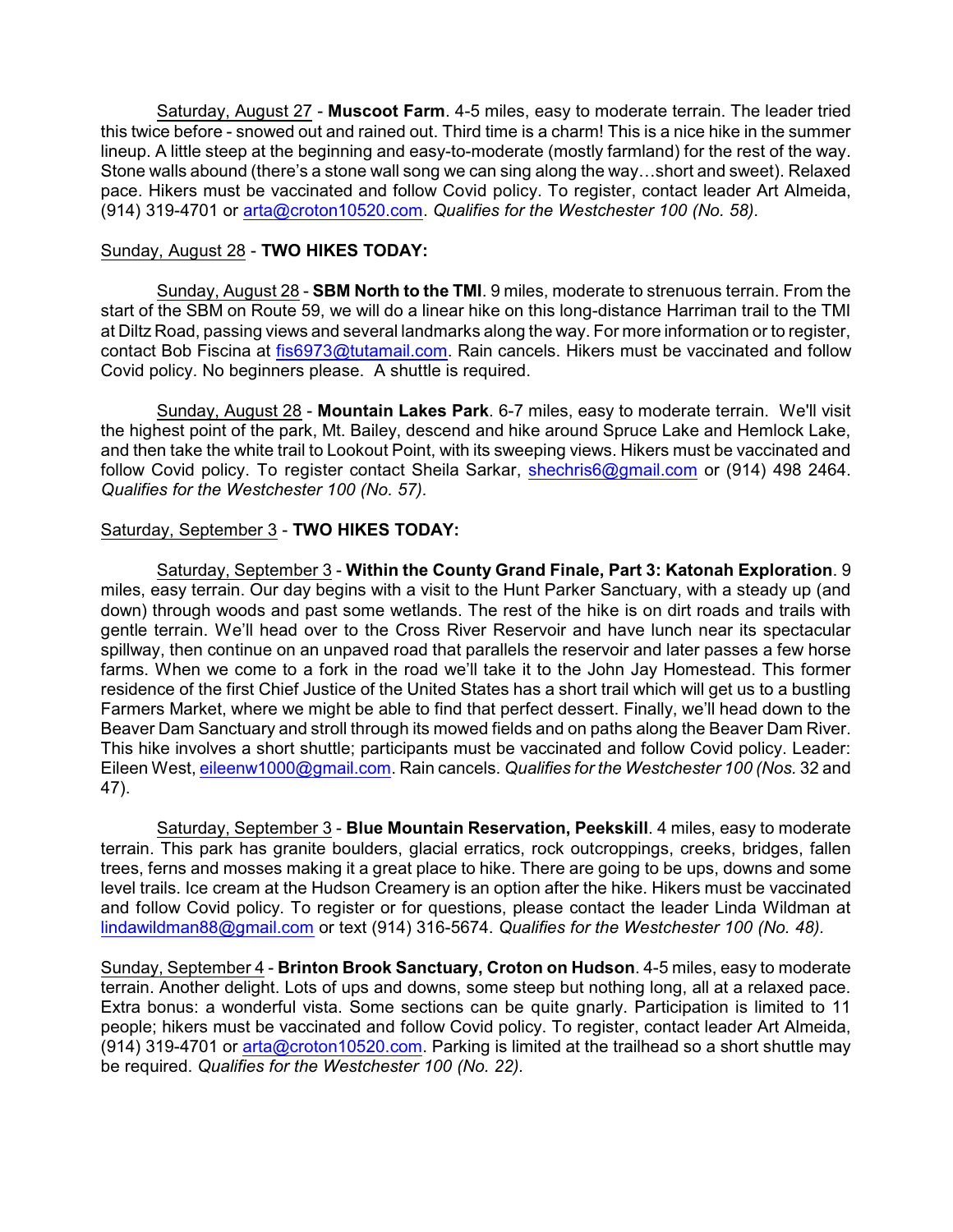Monday, September 5 (Labor Day) - **Mt. Taurus via Nelsonville**. 5 miles, moderate terrain. We'll take the less rocky, less crowded route up Mt. Taurus and do a loop down the back side. Or, with sufficient drivers, we'll do a car shuttle so that we can include a seldom-hiked section of the Highlands Trail. Meet at the Undercliff Trailhead, 18A Secor St., Nelsonville, NY 10516. From the traffic light at the intersection of Routes 9D and 301 in Cold Spring, go approx. ½ mile east and turn left onto Pearl St. (If you see Juanita's Kitchen, you've gone too far.) Pearl St. ends and the parking lot is directly across Secor St. Park carefully, not on the Masonic side, or find parking on the streets. Hikers must be vaccinated and follow Covid policy. Note: Cold Spring and Nelsonville are ice cream-friendly areas and we'll pick a place to go at the end of the hike. To register, call or email leader Bruce Collins, (646) 584-1227 or [actz1015@gmail.com](mailto:actz1015@gmail.com).

# Saturday September 10 - **TWO HIKES AND A CANOE/KAYAK TODAY:**

Saturday September 10 - **Minnewaska State Park**. 9 miles, moderate to strenuous terrain. From the lower lot, we'll hike on the Mossy Glen trail alongside Peter's Kill stream. Next, we'll make our way to Rainbow Falls, where we'll stop for lunch. An ascent after lunch will take us to views from Castle Point, and from there we'll take the Blueberry Trail and the Awosting Carriage road back to our cars. Hikers must be vaccinated and follow Covid policy. Leader: Alice Benash, airb3@verizon.net.

Saturday, September 10 - **AT from Route 22 to Cat Rocks, Pawling NY**. 6 miles, moderate terrain. This out-and-back hike offers a variety of paths. We'll travel south over boardwalks, up and down hills and through meadows and woods to our destination with a view of where we've traveled. We'll commence at the AT train stop (there is plenty of parking along Route 22 just north of the AT). Rain or excessive heat cancels at the leader's discretion. This hike is limited to ten participants. Hikers must be vaccinated and follow Covid policy. Contact hike leader Rosanne Schepis for departure time and meeting location at (203) 417-5552 or [rschep@yahoo.com](mailto:rschep@yahoo.com).

Saturday September 10 - **Canoe / Kayak Croton River**. This is a favorite: an easy and relaxing flatwater paddle on the Croton River. We will meet at 10:00 at the Croton RR station and paddle under 9A heading into the river on the incoming tide as this is a tidal river. Taking advantage of high tide we'll explore the river, its side channels and estuaries. Lunch and swimming at the gravel beach. Rentals at the launch site are available through [www.kayakhudson.com](http://www.kayakhudson.com). Participants must be vaccinated and follow Covid policy. Call leader to register. Jane Smalley (914) 276-0413 or e-mail [jsmallpt@aol.com](mailto:jsmallpt@aol.com).

# Sunday, September 11 - **TWO HIKES TODAY:**

Sunday, September 11 - **Black Rock Forest**. 6 miles, moderate terrain. Starting from the Hudson Highlands Nature Museum/Outdoor Discovery Center, we ascend into the Mine Hill Road area of Black Rock Forest. This is a moderate hike with a significant climb at the beginning and a total elevation gain of approximately 1100 ft. It will be done at a compassionate pace with regroups as needed. Hikers must be vaccinated and follow Covid policy. Leader Steve Klepner, (845) 297-7066, [spk010@yahoo.com](mailto:spk010@yahoo.com). Email preferred with 'hike' in the subject line.

Sunday, September 11 - **Briarcliff Peekskill Trail, Part 1: Watch Hill Road to New Croton Dam, plus an Option**. 4.8 (+1.2) miles, easy to moderate terrain. The Trail Tramps have recently reconstructed much of Briarcliff Peekskill Trailway, which now has less road walking and better conditions. We will do a shuttle hike from Watch Hill Road to the New Croton Dam, with an option to add the Croton Gorge Trail for those who wish. Shady woods and wetlands followed by dramatic views from the dam and the gorge. Hikers must be vaccinated and follow Covid policy. Contact leader for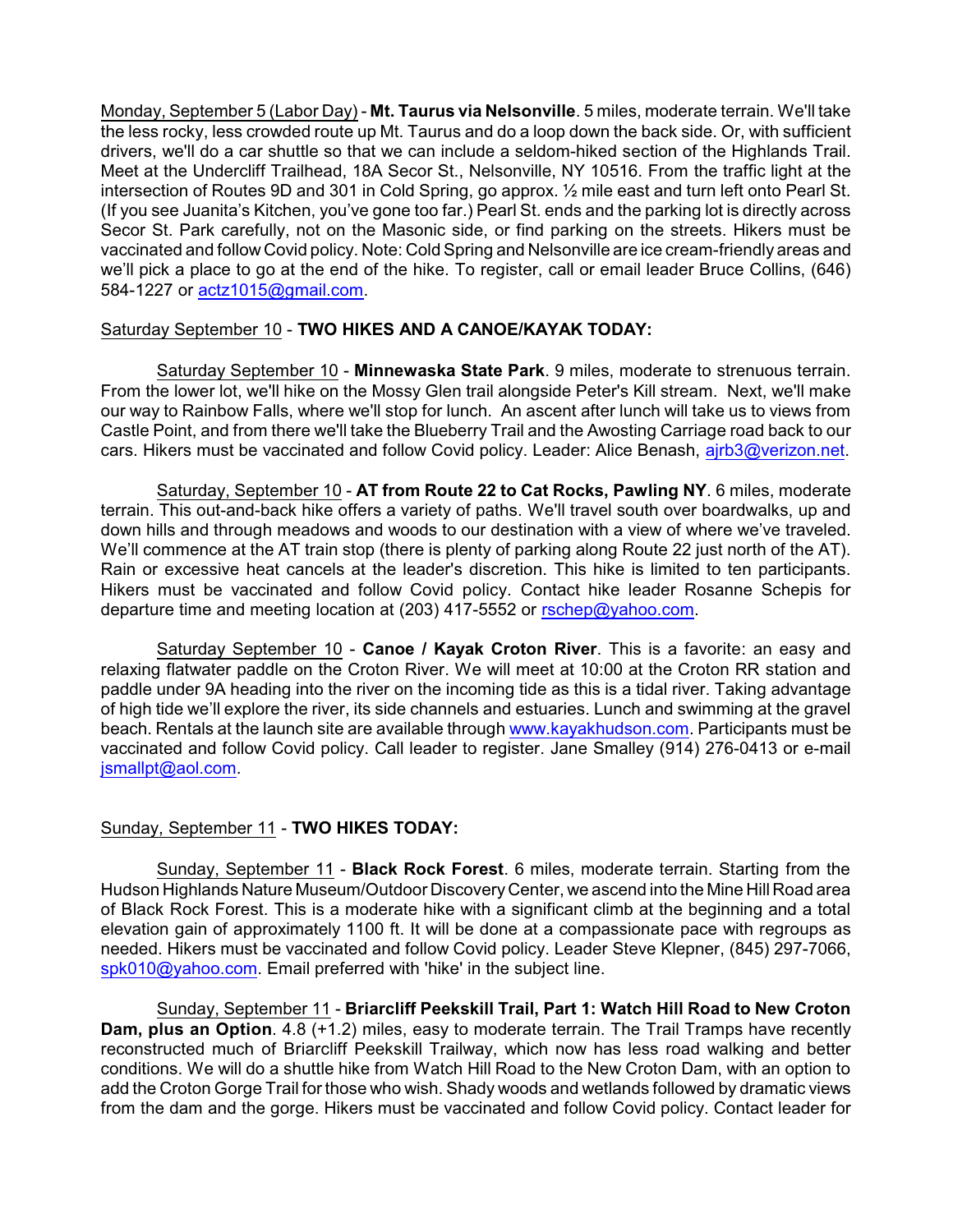time and meeting place. Leader: Carolyn Hoffman, [carohof2@gmail.com](mailto:carohof2@gmail.com), cell (914) 420-5778. *Qualifies for the Westchester 100 (No. 67 if done with Part 2 of this series, and No. 99b if the option is added).*

#### Saturday, September 17 - **TWO HIKES TODAY:**

Saturday, September 17 - **Stahahe High Point and Island Pond.** 6.5 miles, moderate terrain. Leaving from the Elk Pen, we will take various trails, including the Nurian through the Valley of the Boulders and the Dunning with some challenging, moderate plus rocky terrain and beautiful views. We will follow unmarked trails to Stahahe High Point with more great views and then visit the southern point of Island Pond. Hikers must be vaccinated and follow Covid policy. Leader: Catharine Raffaele, Raffaele.Catharine@yahoo.com.

Saturday, September 17 - **Mianus River Gorge, Bedford, NY**. 5 miles, easy to moderate terrain. This is an easy paced hike in a Nature Conservancy property. Bring a snack and plenty of water if it is a hot day. And then we will proceed to Havermeyer Falls which may or may not be flowing. Hikers must be vaccinated and follow Covid policy. To register, email Carol Harting at [c.harting@verizon.net](mailto:c.harting@verizon.net). *Qualifies for the Westchester 100 (No. 56).*

Sunday, September 18 - **North and South Redoubts in Garrison**. 4-5 miles, easy to moderate terrain. Fantastic views!! Lots of History!! Plus other lesser hiked trails. Good amount of heavy breathing. Relaxed pace. Hikers must be vaccinated and follow Covid policy. To register, contact leader Art Almeida, (914) 319-4701 or [arta@croton10520.com](mailto:arta@croton10520.com).

### Saturday, September 24 - **TWO HIKES TODAY:**

Saturday, September 24 - **Hogencamp Mountain Loop, Harriman Park**. 6.5 miles, moderate terrain. This hike has 1200 feet of elevation gain with good views, and we will also pass several mines and interesting rock formations. We can do a bit of exploring of the mine entrances. Hikers must be vaccinated and follow Covid policy. Register with leader Jane Restani at *[irabjanea@aol.com](mailto:irabjanea@aol.com)* by 5:00 PM on the Thursday before the hike.

Saturday, September 24 - **Larchmont and Manor Park Walk**. 3-5 miles, easy terrain. We will walk a section of Larchmont on the Long Island Sound and see many amazing houses. We will walk through the beautiful Manor Park which has stunning views of the Long Island Sound, and then make a stop at a small beach (bring lunch). Following lunch we can walk to downtown Larchmont and have dessert at the Longfords Ice Cream shop. Our walk will begin at 10:30 AM; contact leader for the meeting place. Hikers must be vaccinated and follow Covid policy. Leader: Cynthia Moro, [Cynlyn24@gmail.com](mailto:Cynlyn24@gmail.com).

# Sunday, September 25 - **TWO HIKES TODAY:**

Sunday, September 25 - **Agony Grind and Indian Hill "Lollipop" Hike**. 7 miles, moderate to strenuous terrain. Enjoy multiple views on this traverse of rarely visited portions of Harriman and Sterling Forest. We'll do a strenuous ascent to the ridge on Agony Grind, a moderate loop around Indian Hill, and then return to Agony Grind for our descent. Be warned - whoever named this short but challenging trail knew what they were talking about! There is plenty of scrambling and the descent is not for the height-averse. Hikers must be vaccinated and follow Covid policy. Leader: Kevin McGahren, [kmcgc@optonline.net](mailto:kmcgc@optonline.net) or (914) 772-0600.